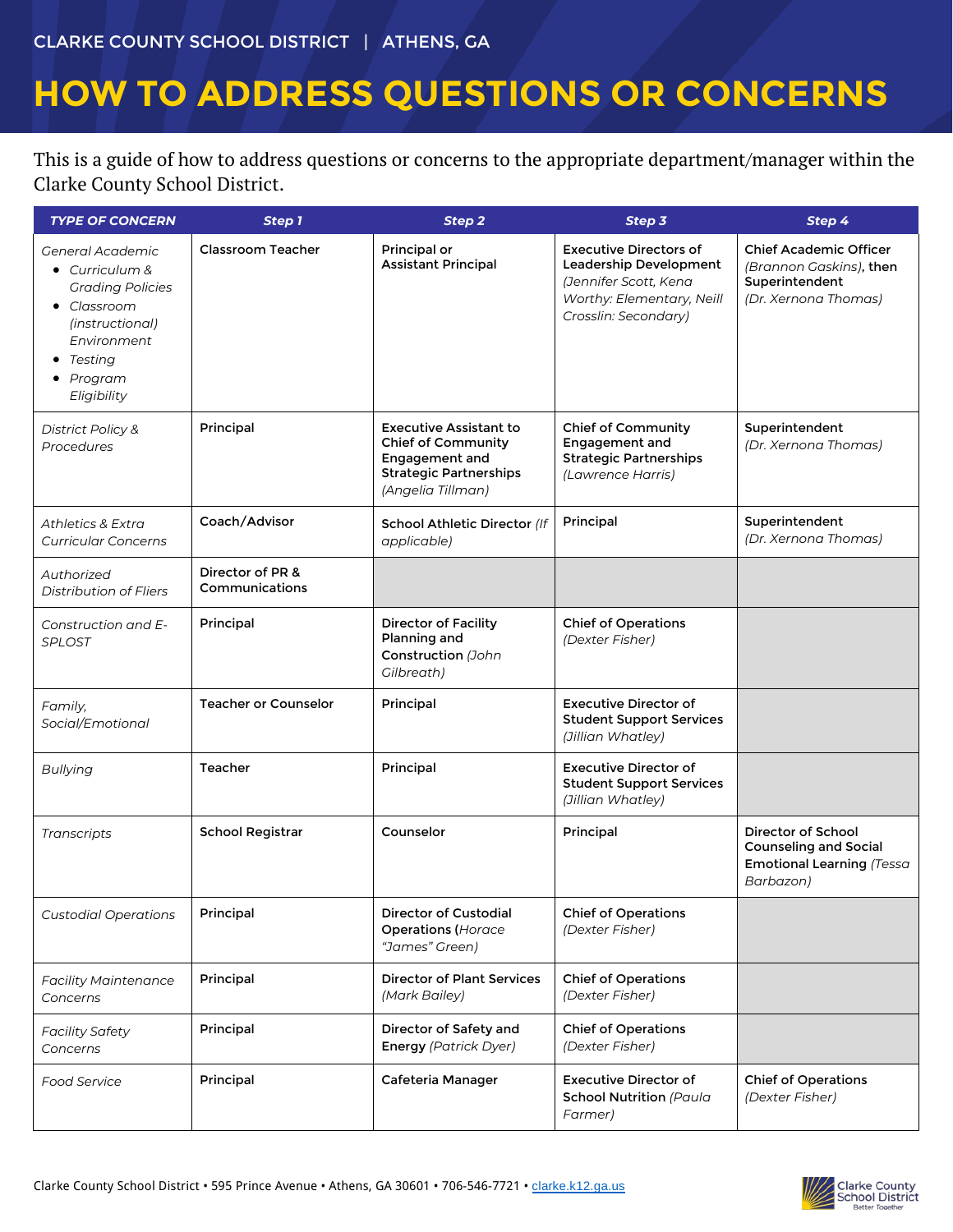#### HOW TO ADDRESS QUESTIONS OR CONCERNS

| <b>TYPE OF CONCERN</b>                                                    | Step 1                                                                                                | Step 2                                                                                                                             | Step 3                                                                                                                                | Step 4                                                                                                                                                               |
|---------------------------------------------------------------------------|-------------------------------------------------------------------------------------------------------|------------------------------------------------------------------------------------------------------------------------------------|---------------------------------------------------------------------------------------------------------------------------------------|----------------------------------------------------------------------------------------------------------------------------------------------------------------------|
| Data & Research                                                           | Director of Data and<br>Research (James<br>Barlament)                                                 | <b>Chief Academic Officer</b><br>(Brannon Gaskins)                                                                                 |                                                                                                                                       |                                                                                                                                                                      |
| Hardship Waivers for<br>School Assignment                                 | Executive Assistant of<br><b>Student Support Services</b><br>(La Toya Jewell)                         | Director of School Social<br><b>Work</b> (Chrystal Gillis)                                                                         | <b>Executive Director of</b><br><b>Student Support Services</b><br>(Jillian Whatley)                                                  |                                                                                                                                                                      |
| Health and Medical<br>Concerns & Hospital<br>Homebound Requests           | <b>School Nurse</b>                                                                                   | Principal                                                                                                                          | Director of Nursing (Amy<br>Roark)                                                                                                    | <b>Executive Director of</b><br><b>Student Support Services</b><br>(Jillian Whatley)                                                                                 |
| Assessment                                                                | Teacher                                                                                               | <b>Testing Coordinator</b><br>(usually AP)                                                                                         | Principal                                                                                                                             | Director of Assessment                                                                                                                                               |
| Gifted and Advanced<br>Programming                                        | Teacher                                                                                               | <b>Gifted Specialist (Jennifer</b><br>Bogdanich)                                                                                   |                                                                                                                                       |                                                                                                                                                                      |
| <b>Human Resources</b>                                                    | Share concern with<br>immediate supervisor<br>(staff) or<br>principal/director (parent<br>concern)    | Director of Employee<br>Relations (Meridyth<br>Padgett)                                                                            | Chief of Human<br>Resources (Selena<br>Blankenship)                                                                                   | Superintendent<br>(Dr. Xernona Thomas)                                                                                                                               |
| Infinite Campus<br><b>Support and Parent</b><br>Portal                    | <b>HelpDesk Ticket</b>                                                                                | <b>Information Support</b><br>Specialist                                                                                           | <b>Census and Parent Portal</b><br>(Shana Vernon)                                                                                     | <b>Chief Academic Officer</b><br>(Brannon Gaskins)                                                                                                                   |
| Instructional<br>Technology Concerns<br>(Staff Only)                      | <b>HelpDesk Ticket</b>                                                                                | <b>Instructional Technology</b><br><b>Specialist</b> (Taylor Duke)                                                                 | Principal                                                                                                                             | <b>Chief of Operations</b><br>(Dexter Fisher)                                                                                                                        |
| Local School<br><b>Governance Teams</b>                                   | Principal                                                                                             | <b>Governance and Flexibility</b><br>Director (Stephen Nobles)                                                                     | <b>Chief of Community</b><br>Engagement and<br><b>Strategic Partnerships</b><br>(Lawrence Harris)                                     |                                                                                                                                                                      |
| Residency &<br>Enrollment                                                 | <b>School Administrative</b><br>Assistant                                                             | <b>Student Registration</b><br>Coordinator                                                                                         | <b>Executive Director of</b><br><b>Student Support Services</b><br>(Jillian Whatley)                                                  |                                                                                                                                                                      |
| Response-To-<br>Intervention (RTI),<br>Multi-Tiered Systems<br>of Support | <b>MTSS School Coordinator</b>                                                                        | <b>MTSS Implementation</b><br>Specialists (Vicki<br>Randolph, Tiffany<br>Studivant: Elementary,<br>Adrienne Toliver:<br>Secondary) | <b>Executive Directors of</b><br>Leadership Development<br>(Jennifer Scott, Kena<br>Worthy: Elementary, Neill<br>Crosslin: Secondary) | <b>Chief Academic Officer</b><br>(Brannon Gaskins)                                                                                                                   |
| Security                                                                  | Principal                                                                                             | <b>School Resource Officer</b><br>(if assigned)                                                                                    | <b>CCSD Chief of Police</b><br>(Chief Mark Sizemore)                                                                                  | <b>Co-Chief of Operations</b><br>(Dexter Fisher and<br>Marsha Thomas)                                                                                                |
| Section 504                                                               | Section 504 Coordinator<br>at School                                                                  | Principal                                                                                                                          | District 504 Coordinator<br>(Anna Morgan)                                                                                             | <b>Executive Director of</b><br><b>Student Support Services</b><br>(Jillian Whatley)                                                                                 |
| <b>Special Education</b>                                                  | Classroom Teacher,<br><b>Special Education</b><br>Teacher,<br><b>Special Education Team</b><br>Leader | Principal                                                                                                                          | <b>SPED Coordinators</b>                                                                                                              | <b>Executive Director of</b><br><b>Special Education and</b><br><b>Behavior Supports (Heidi</b><br>Hill), then Chief<br><b>Academic Officer</b><br>(Brannon Gaskins) |